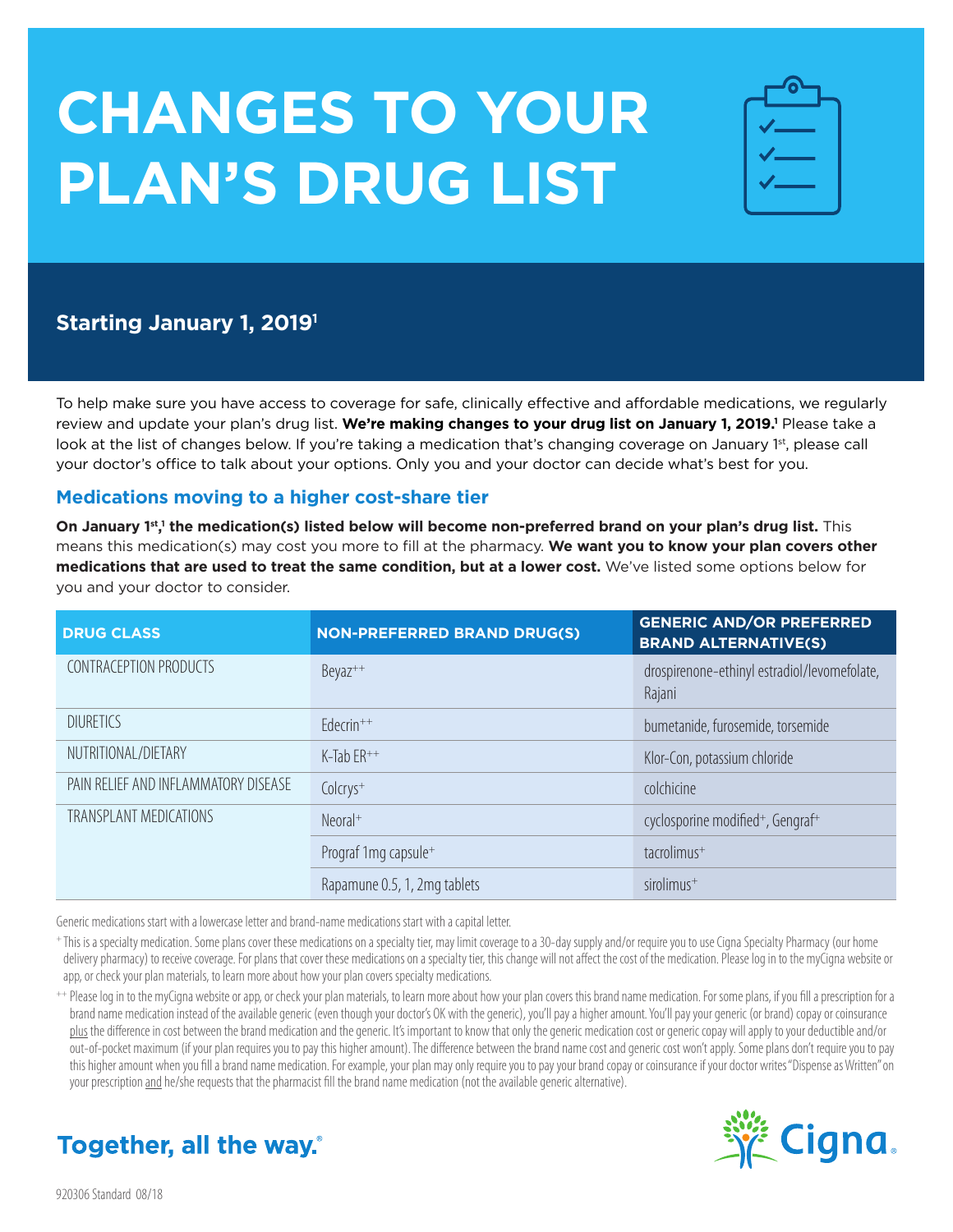## **Medications that need approval for coverage^**

**Starting January 1st, 1 the medication(s) listed below will need approval from Cigna before your plan will cover it.**<sup>^</sup> This review process helps make sure you're receiving coverage for the right medication, at the right cost, in the right amount and for the right situation.

| <b>DRUG CLASS</b>                              | <b>MEDICATION(S) THAT NEED APPROVAL</b><br>(PRIOR AUTHORIZATION) | <b>ADDITIONAL INFORMATION</b>                                                                                                                                                                                                                                                                            |
|------------------------------------------------|------------------------------------------------------------------|----------------------------------------------------------------------------------------------------------------------------------------------------------------------------------------------------------------------------------------------------------------------------------------------------------|
| ASTHMA/COPD/RESPIRATORY                        | Symdeko                                                          | Your plan only covers this medication if your<br>doctor's office requests and receives approval<br>from Cigna. If your doctor wants you to<br>continue taking this medication on or after<br>January 1 <sup>st</sup> , ask the office to contact us soon so<br>we can start the coverage review process. |
| PAIN RELIEF AND INFLAMMATORY<br><b>DISEASE</b> | Abstral <sup>^^^</sup>                                           |                                                                                                                                                                                                                                                                                                          |
|                                                | Actig <sup>^^^</sup>                                             |                                                                                                                                                                                                                                                                                                          |
|                                                | Fentanyl <sup>^^^</sup>                                          |                                                                                                                                                                                                                                                                                                          |
|                                                | Fentora <sup>^^^</sup>                                           |                                                                                                                                                                                                                                                                                                          |
|                                                | Lazanda <sup>^^^</sup>                                           |                                                                                                                                                                                                                                                                                                          |
|                                                | Subsys <sup>^^^</sup>                                            |                                                                                                                                                                                                                                                                                                          |
| SEIZURE DISORDERS                              | Aptiom <sup>^^</sup>                                             |                                                                                                                                                                                                                                                                                                          |
|                                                | Banzel <sup>^^</sup>                                             |                                                                                                                                                                                                                                                                                                          |
|                                                | Briviact tablet, solution <sup>^^</sup>                          |                                                                                                                                                                                                                                                                                                          |
|                                                | Fycompa <sup>^^</sup>                                            |                                                                                                                                                                                                                                                                                                          |
|                                                | Oxtellar XR <sup>^^</sup>                                        |                                                                                                                                                                                                                                                                                                          |
|                                                | Spritam <sup>^^</sup>                                            |                                                                                                                                                                                                                                                                                                          |
|                                                | Vimpat tablet, solution <sup>^^</sup>                            |                                                                                                                                                                                                                                                                                                          |
| <b>DRUG CLASS</b>                              | <b>MEDICATION(S) WITH A QUANTITY LIMIT</b>                       | <b>ADDITIONAL INFORMATION</b>                                                                                                                                                                                                                                                                            |
| ASTHMA/COPD/RESPIRATORY                        |                                                                  |                                                                                                                                                                                                                                                                                                          |
|                                                | Kalydeco                                                         | Your plan only covers up to a certain amount of                                                                                                                                                                                                                                                          |
|                                                | Orkambi                                                          | this medication over a certain length of time.                                                                                                                                                                                                                                                           |
| <b>DIABETES</b>                                | Adlyxin                                                          | If you're taking this medication, you may need                                                                                                                                                                                                                                                           |
|                                                | Byetta                                                           | approval for your plan to cover it. Depending                                                                                                                                                                                                                                                            |
| GASTROINTESTINAL/HEARTBURN                     | Dexilant DR 30mg capsule <sup>^^^^</sup>                         | on how much you're filling, your doctor's office<br>may need to contact Cigna to request approval                                                                                                                                                                                                        |
|                                                | esomeprazole DR cap^^^^                                          | for coverage of the medication, or talk with                                                                                                                                                                                                                                                             |
|                                                | Nexium DR packet <sup>^^^^</sup>                                 | you about your options.                                                                                                                                                                                                                                                                                  |
| <b>INFECTIONS</b>                              | <b>Dificid</b>                                                   |                                                                                                                                                                                                                                                                                                          |
| <b>DRUG CLASS</b>                              | <b>MEDICATION(S) WITH AN AGE</b><br><b>REQUIREMENT</b>           | <b>ADDITIONAL INFORMATION</b>                                                                                                                                                                                                                                                                            |
| ATTENTION DEFICIT HYPERACTIVITY                |                                                                  |                                                                                                                                                                                                                                                                                                          |
| <b>DISORDER</b>                                | Adzenys ERAAAAA                                                  | Your plan only covers this medication if you're<br>within a certain age range. If you're taking this                                                                                                                                                                                                     |
|                                                | Adzenys XR-ODT                                                   | medication, you may need approval for your plan                                                                                                                                                                                                                                                          |
|                                                | Daytrana <sup>^^^^^</sup>                                        | to cover it. Depending on your age, your doctor's                                                                                                                                                                                                                                                        |
|                                                | Dyanavel XR <sup>^^^^^</sup>                                     | office may need to contact Cigna to request                                                                                                                                                                                                                                                              |
|                                                | Quillichew ER <sup>^^^^^</sup><br>Quillivant XR <sup>^^^^^</sup> | approval for coverage of the medication, or talk<br>with you about other covered options.                                                                                                                                                                                                                |

Generic medications start with a lowercase letter and brand-name medications start with a capital letter.

<sup>^</sup> These changes may not apply to your plan because not all plans have extra coverage requirements like prior authorization, quantity limits and/or age. Starting January 1st, please log in to the myCigna website or app, or check your plan materials, to learn more about how your plan covers these medications.

^^ If you're taking this medication to treat a seizure disorder and you're under 18 years of age, this change won't affect you.

 $\sim$  If you're taking this medication as part of a cancer treatment program, your plan will cover this medication (but you'll need prior approval from Cigna).

^^^^ If you're taking this medication to treat Zollinger-Ellison syndrome (ZES), this change won't affect you.

 $\sim$ ^^^^ If you're under 13 years of age, this change won't affect you.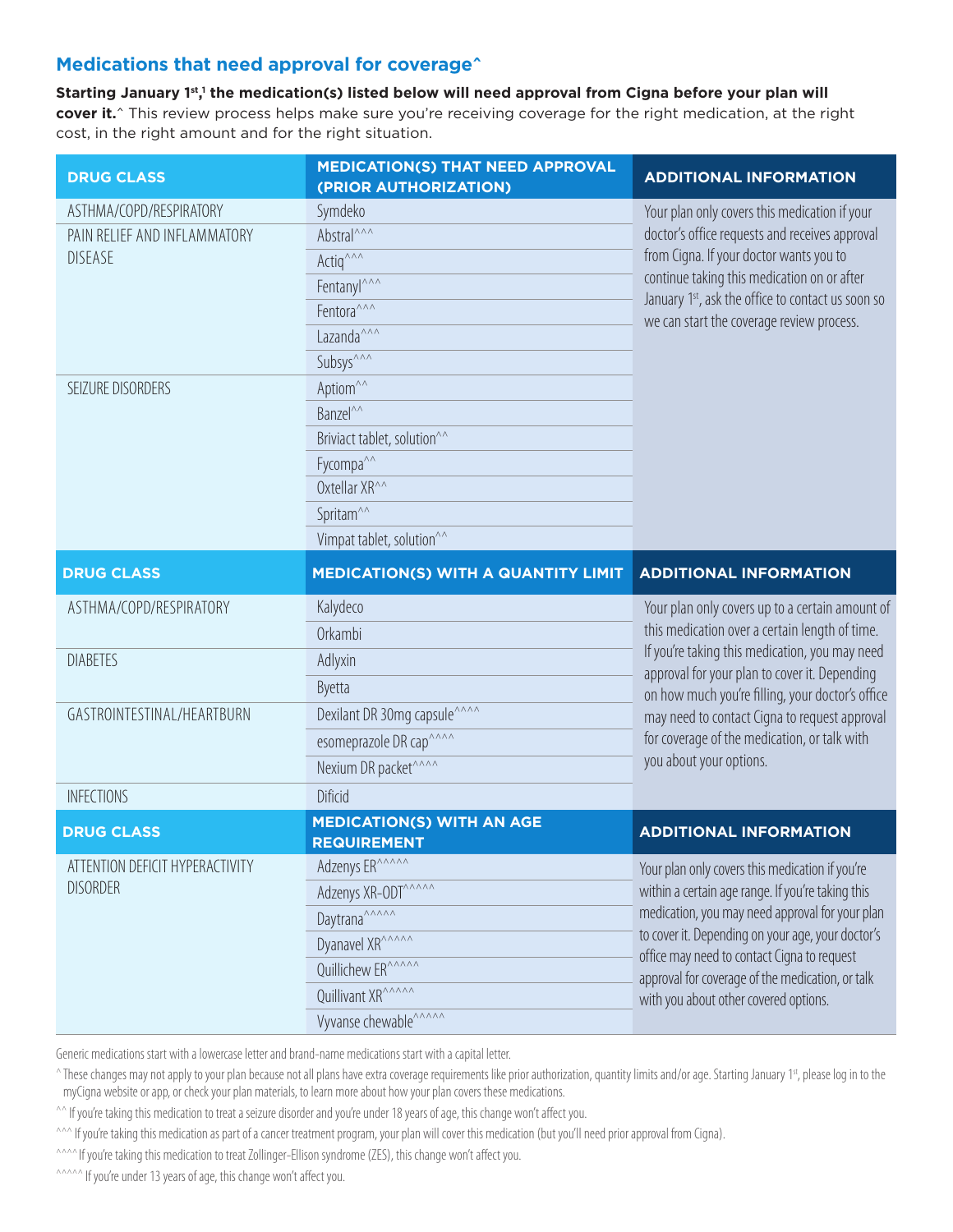# Medications being removed from your drug list\*

Starting January 1st,1 the medication(s) listed below will no longer be covered on your plan's drug list.\* This means if you fill a prescription for this medication(s) on or after January 1st, you'll pay its full cost out-of-pocket. We want you to know your plan covers other medications on your drug list that are used to treat the same condition. We've listed some below for you and your doctor to consider.

| <b>DRUG CLASS</b>                                  | <b>MEDICATION(S) NOT COVERED*</b>                                                                                                                         | <b>GENERIC AND/OR PREFERRED</b><br><b>BRAND ALTERNATIVE(S)</b>                                                                                                                                                                           |
|----------------------------------------------------|-----------------------------------------------------------------------------------------------------------------------------------------------------------|------------------------------------------------------------------------------------------------------------------------------------------------------------------------------------------------------------------------------------------|
| AIDS/HIV                                           | Crixivan*****                                                                                                                                             | Talk with your doctor to find out if there's a                                                                                                                                                                                           |
|                                                    |                                                                                                                                                           | lower-cost alternative that will work for you.                                                                                                                                                                                           |
|                                                    | Norvir 100mg tab                                                                                                                                          | ritonavir 100mg tab                                                                                                                                                                                                                      |
|                                                    | Reyataz capsule                                                                                                                                           | atazanavir capsule                                                                                                                                                                                                                       |
|                                                    | Viracept*****                                                                                                                                             | Talk with your doctor to find out if there's a<br>lower-cost alternative that will work for you.                                                                                                                                         |
| ATTENTION DEFICIT HYPERACTIVITY<br><b>DISORDER</b> | Adderall XR <sup>**</sup> , Aptensio XR <sup>**</sup> , Concerta <sup>**</sup> , Focalin XR <sup>**</sup> ,<br>Ritalin LA**                               | dexmethylphenidate ER, dextroamphetamine-<br>amphetamine ER, methylphenidate CD,<br>methylphenidate ER, methylphenidate LA,<br>Vyvanse                                                                                                   |
| CHOLESTEROL MEDICATIONS                            | Livalo**                                                                                                                                                  | atorvastatin, fluvastatin ER, fluvastatin,<br>lovastatin, pravastatin, rosuvastatin,<br>simvastatin                                                                                                                                      |
|                                                    | Praluent**                                                                                                                                                | Repatha                                                                                                                                                                                                                                  |
| SEIZURE DISORDERS                                  | Keppra***                                                                                                                                                 | levetiracetam                                                                                                                                                                                                                            |
|                                                    | Keppra XR***                                                                                                                                              | levetiracetam ER                                                                                                                                                                                                                         |
|                                                    | Lamictal***, Lamictal (blue, green, orange)***                                                                                                            | lamotrigine                                                                                                                                                                                                                              |
|                                                    | Lamictal ODT***, Lamictal ODT (blue, green, orange)***                                                                                                    | lamotrigine ODT                                                                                                                                                                                                                          |
|                                                    | Lamictal XR****, Lamictal XR (blue, green, orange)****                                                                                                    | lamotrigine ER                                                                                                                                                                                                                           |
|                                                    | Qudexy XR***, Trokendi XR***                                                                                                                              | topiramate ER                                                                                                                                                                                                                            |
|                                                    | Sabril***                                                                                                                                                 | vigabatrin                                                                                                                                                                                                                               |
|                                                    | Topamax***                                                                                                                                                | topiramate                                                                                                                                                                                                                               |
|                                                    | Trileptal***                                                                                                                                              | oxcarbazepine                                                                                                                                                                                                                            |
| SKIN CONDITIONS                                    | Acanya, Aczone, Aktipak, Atralin, Avita, Azelex, Differin,<br>Epiduo, Epiduo Forte, Fabior, Onexton, Retin-A, Retin-A<br>Micro, Tazorac, Tretin-X, Veltin | adapalene, adapalene-benzoyl peroxide,<br>Avar, Avar-E, Avar-E green, BenzePrO,<br>BP 10-1, Clindacin ETZ, Clindacin P,<br>clindamycin, clindamycin-benzoyl<br>peroxide, clindamycin-benzoyl peroxide,<br>clindamycin-tretinoin, dapsone |
|                                                    | acyclovir ointment, Denavir                                                                                                                               | acyclovir tablet, famciclovir tablet,<br>valacyclovir tablet                                                                                                                                                                             |
|                                                    | doxepin 5% cream                                                                                                                                          | Ala-Cort, alclometasone, amcinonide, Apexicon<br>E, betamethasone, clobetasol, clocortolone,<br>Clodan, desonide                                                                                                                         |
|                                                    | Exelderm                                                                                                                                                  | econazole, ketoconazole, oxiconazole                                                                                                                                                                                                     |

Generic medications start with a lowercase letter and brand-name medications start with a capital letter.

\* These medications need approval from Cigna before your plan will cover them. If your doctor feels an alternative medication isn't right for you, he or she can ask Cigna to consider approving coverage of the medication. If you don't get approval and you continue to fill this prescription on or after January 1<sup>st</sup>, you'll pay the full cost of the medication out-of-pocket directly to the pharmacy.

\*\* If you currently have approval from Cigna for your plan to cover this medication, it's important to know that your approval will end on January 1<sup>st</sup>.

\*\*\* If you're taking this medication to treat a seizure disorder, this change won't affect you.

\*\*\*\* If you're taking this medication to treat a seizure disorder, this change won't affect you. However, it's important to know that you'll now pay your plan's non-preferred brand copay to fill your prescription.

\*\*\*\*\* If you're taking this medication, this change won't affect you.